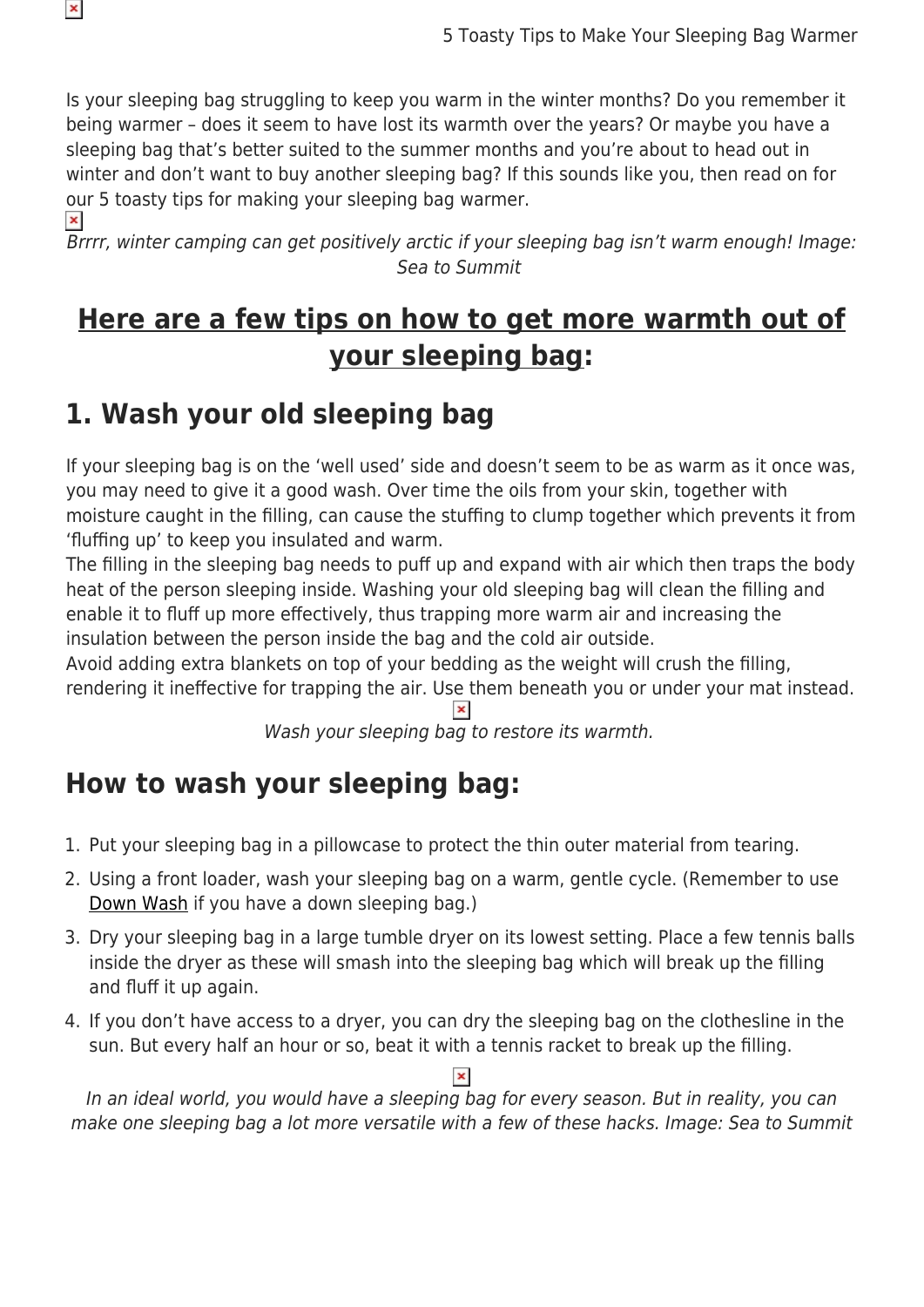# **2. Add a thermal liner and hot water bottle**

If your sleeping bag isn't rated low enough for the conditions you're using it in, or if you've discovered you're a cooler sleeper, consider adding a [silk,](https://www.snowys.com.au/sleeping-gear-accessories#/specFilters=5!#-!6!-#!23m!#-!60&pageSize=40&orderBy=-1&pageNumber=1) [cotton](https://www.snowys.com.au/sleeping-gear-accessories#/specFilters=5!#-!6!-#!23m!#-!258&pageSize=40&orderBy=-1&pageNumber=1), or [fleece liner](https://www.snowys.com.au/thermolite-reactor-liner) rather than purchasing another sleeping bag.

There are many different liners on the market, with our favourite being the [cotton](https://www.snowys.com.au/sleeping-gear-accessories#/specFilters=23m!#-!258&manFilters=6&pageSize=40&orderBy=-1&pageNumber=1) and [silk](https://www.snowys.com.au/sleeping-gear-accessories#/specFilters=23m!#-!60&manFilters=6&pageSize=40&orderBy=-1&pageNumber=1) versions produced by Sea to Summit. A [thermal liner](https://www.snowys.com.au/sleeping-gear-accessories#?pagenumber=1&pageSize=48&orderBy=0&specIds=97&brands=&type=6&colourSize=&priceRange=) is made of the same material as thermal underwear and is specifically designed and rated to boost the warmth of your sleeping bag.

By adding a liner to your bag, not only will you have a great combination for winter, but you can still use the sleeping bag on its own in average conditions, and then just the liner on its own when it's really hot! A removable liner also keeps your sleeping bag cleaner, and thus, your filling in better condition.

If you're heading away for a particularly cold weekend, it may be worth packing a good old fashion hot water bottle as well. Or you can use a regular water bottle, just make sure it has a quality seal so it won't leak and you don't want the water too hot. Sports style bottles aren't a good idea but ones like a [Nalgene](https://www.snowys.com.au/search?w=nalgene%20tritan) or [360 Degrees Stainless Steel](https://www.snowys.com.au/search?w=stainless%20steel%20360%20degrees%20drink%20bottle) drink bottle work well.

Just heat the billy before bed and pour the hot (not boiling) water into your hot water bottle, then tuck it into your sleeping bag with you for some seriously snug comfort. Or even better if you prepare it ahead of time so you can pre-heat your bed before hopping in!

 $\pmb{\times}$ 

Layer thermals under your clothes while you sleep. Image: Sea to Summit

## **3. Wear thermals**

[Thermal underwear](https://www.snowys.com.au/hiking-outdoor-thermals) is the warmest set of pyjamas you will ever need when camping in cold conditions. Known as a 'base layer' they will trap warmth directly against your skin and make a very big difference to your comfort in cold conditions. Layering clothes on top of your thermal base layer will trap air between the fabric and keep you warmer than adding a single thick layer of clothing.

Make sure you add your layers and warm up by the campfire well before lights out so the heat has time to build and is easier to maintain since it will be trapped inside with you inside your sleeping bag once you do hop into bed.

 $\pmb{\times}$ 

Keep your extremities warm on a cold winter's day. Image: Sea to Summit

#### **4. Put on a beanie and socks**

Humans lose about 30% of their body heat through their heads. By wearing a [beanie](https://www.snowys.com.au/hats-beanies-scarves#?pagenumber=1&pageSize=1000&orderBy=0&specIds=&brands=&type=3142&colourSize=&priceRange=) to bed, or tightening the hood of your sleeping bag, you can trap more warmth – just keep your mouth and nose free so you are not breathing into your bag which creates moisture throughout the night.

When your body gets cold, it takes blood away from the extremities such as your feet and hands, in order to keep it around your vital organs. By heading to bed with warm [socks](https://www.snowys.com.au/hiking-footwear-hiking-socks) and